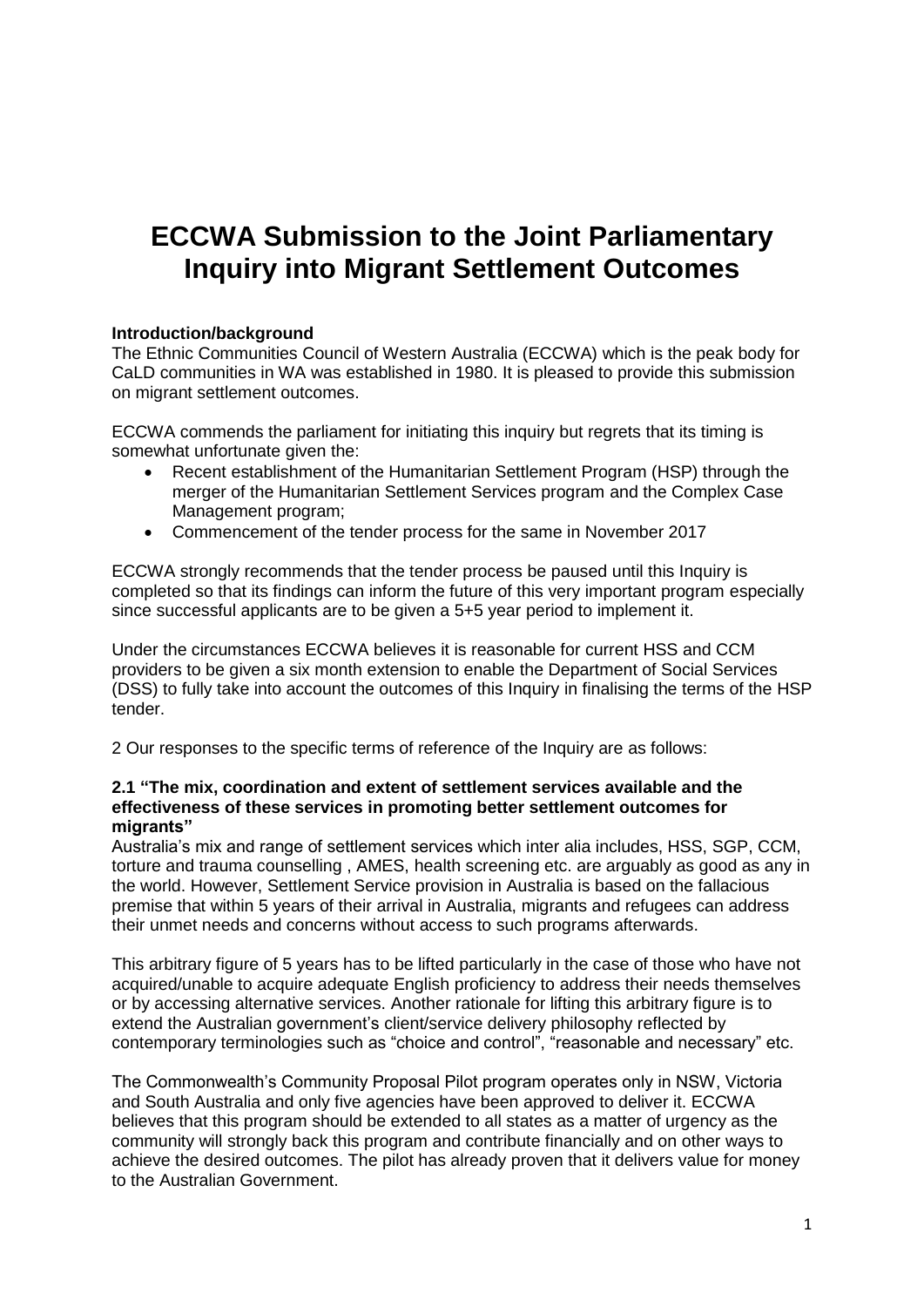The Commonwealth is understandably requiring HSS and SGP service agencies to do more in the area of employment given the rates of unemployment and under employment within certain new and emerging communities. One of our member organisations has provided employment for about 30 such people in the last six months without any of them being referred to it by a JobActive provider and yet the other providers have received the full outcome fee that applies under that program. This situation needs to be addressed and the employment outcomes that HSS and SGP service agencies achieve in this regard should be acknowledged and financially rewarded accordingly. The lack of CaLD specialist Job Active and DES (Disability Employment Services) providers is disadvantaging the humanitarian entrants and other migrant job seekers with limited English and employment history.

Mental health is another area of concern and it is ironic that the provision of Torture and Trauma Services that used to be part of the Integrated Humanitarian Settlement Strategy (IHSS) was taken when the "Integrated" was dropped from its name. In our view the Torture and Trauma assessment and counselling needs of Humanitarian entrants were better addressed under IHSS than HSS as many providers of the latter are not equipped to provide the service/don't necessarily make referrals to relevant agencies in all cases. This should be addressed as a matter of urgency so that it is included in the HSP suite of services.

Inadequate access to professional interpreting and translation services still remains a barrier to successful settlement. Whilst state and territory governments have language services policies to ensure that those not proficient in English have access to such services, states like WA have no mechanisms in place to monitor whether this policy is being implemented effectively by state agencies.

The Commonwealth's TIS services is far too restrictive and important such as Allied health have no cost free access to TIS. Linguistically appropriate allied health services cannot be provided unless this policy of TIS is changed.

A similar situation is emerging with regard to the NDIS with moves afoot to stop remove interpreting services from the schedule of service as lack of English language proficiency is not considered to be "disability-related". Such action would compromise service provision by mainstream providers and leave them open to "negligence" claims. It also makes a mockery of service delivery principles such as reasonable and necessary, choice and control and consumer directed care as none of this would be meaningful unless a person not proficient in English has access to an interpreter.

Lastly and most importantly the remuneration of interpreters is woeful in absolute and comparative terms with other professions and not surprisingly many have ceased practicing as one. Urgent action is required to ensure that the payment and conditions of interpreters reflect more accurately the complexity of the work that they undertake as well as the sessional nature of their work, for otherwise we risk losing many experienced professionals as they are being forced to look for better paid employment in other fields.

The department of Immigration was inept in managing the settlement services program especially in the last decade or so as program and funding decisions were substantially made at the national and not state levels and by persons who did not have formal qualifications or experience in social work or in the provision of community services let alone services for migrants and refugees. Therefore the commonwealth government should be commended for transferring the settlement services portfolio responsibilities to the Department to DSS. That department now has to address some disastrous legacies it inherited including the Department of Immigration's decision which led to agencies that provided settlement services for decades in a particular geographic area being prevented from providing their services from that area. This occurred because of the approach that the Department of Immigration adopted in allocating grants, for geographic locations without taking into account the end dates of contracts of all service providers in that region. As a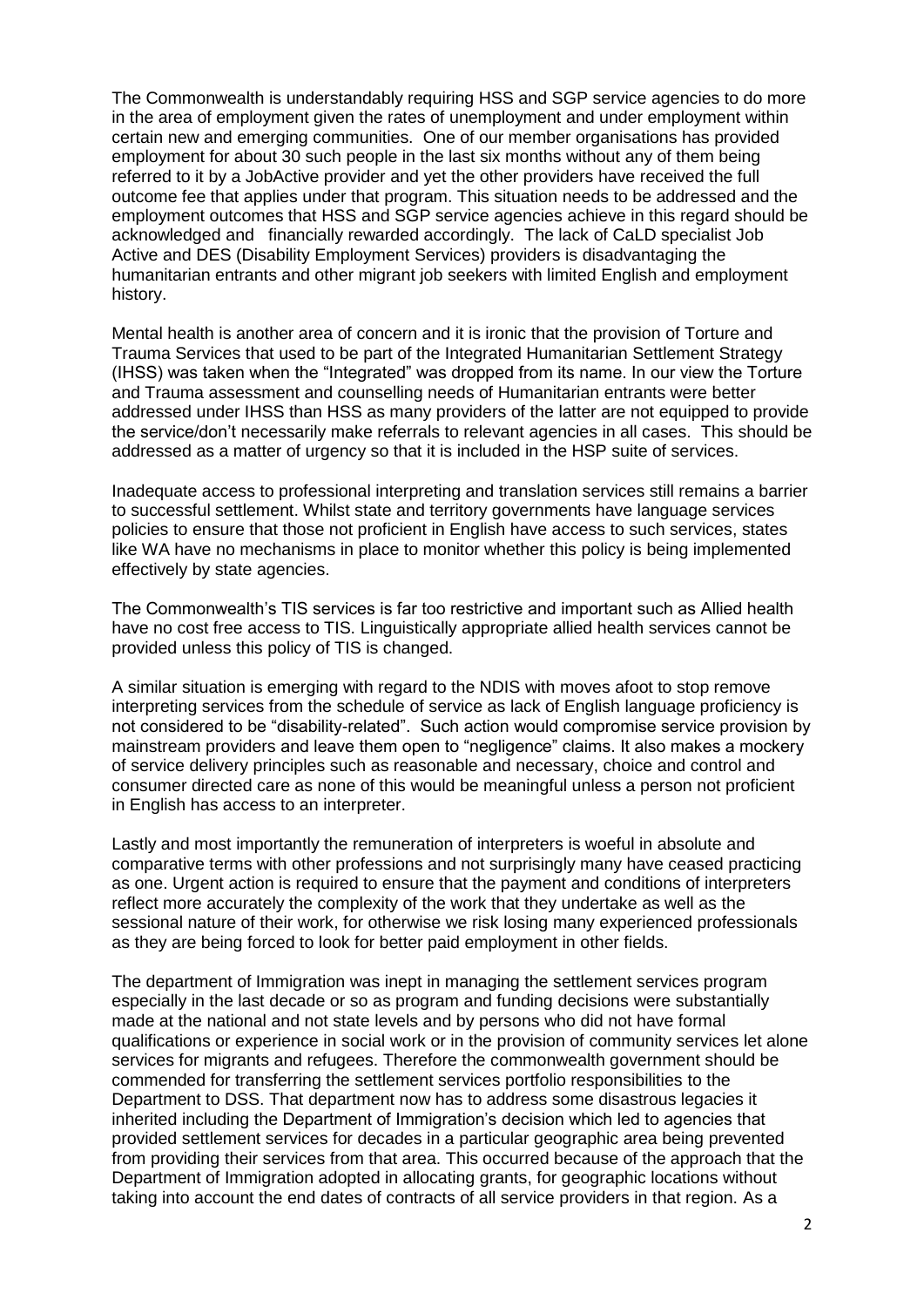consequence clients now have to go to more than one service provider to have their multiple needs met when previously this could be done with a visit to just one provider. With DSS taking over this portfolio responsibility and the grants of all service providers now scheduled to come to an end at the same time, it will soon be possible to address this situation effectively.

Decision making was far too centralised within the Department of Immigration and it is absolutely critical for the effectiveness of implementation of programs such as SGP and HSS, that decentralised decision making is guaranteed. Another issue of concern with that department was its inflexibility in administering contracts especially HSS and it is our understanding that with DSS taking over that program this has been addressed.

However much more needs to be done to address the integrated settlement planning vacuum that exists at all levels of government. "A National framework For Settlement Planning" was developed by the Department of Immigration and Multicultural Affairs (DIMA) in line with recommendations of the May 2003 Review of Settlement Services for Migrants and Humanitarian Entrants and following consultation in late 2005 and early 2006 with key program Areas within DIMA's National, State and Territory Offices and the Refugee Resettlement Advisory Council. This framework has all but disappeared.

During the tenure of the Gallop government, Western Australia had an effective mechanism in place which involved relevant commonwealth and state government agencies as well the multicultural sector, including our Council, to oversee settlement planning and implementation. Thanks to this mechanism it was possible for issues of concerns at the state level to be drawn to the attention of the meeting of Commonwealth and state Ministers for Immigration and Multicultural Affairs/Interests.

The multicultural sector was then excluded from it and ECCWA is unaware if indeed there is anything left of this mechanism for settlement planning and implementation and this should be addressed as a matter of priority.

About two years ago the Fremantle Multicultural Centre and the Multicultural Services Centre of WA initiated discussions between agencies funded to deliver the Settlement Grants Program to promote collaboration, minimise duplication, share best practices etc. Whilst it got off to a promising start, unfortunately it is no longer in operation.

The Gallop government was responsible for the development of the state Multiculturalism charter and the Anti-Racism Strategy as well the Language Services and Substantive equality policies. Together this comprised an excellent framework not just for successful settlement but also for social cohesion in WA. Whilst the Barnett government adopted this framework, it has regretfully emasculated it such that the state of multiculturalism and substantive equality in WA is arguably the worst it has ever been.

### **2.2 "The national and international best practice strategies for improving migrant settlement outcomes and prospects;"**

The Federal Office of Multicultural Affairs**,** the Australia. Bureau of Immigration, Multicultural and Population Research and similar bodies undertook work in documenting best practice strategies for improving migrant settlement outcomes and prospects. With the demise of these bodies much less research is being undertaken and our Council is not aware work undertaken in this regard by other bodies.

Whilst the principle of best practice is worth considering, it is important to acknowledge that best practices cannot always be replicated in regions other than where it was trialled given the uniqueness of each region from the perspectives of its demographics and service delivery profile. Regardless, ECCWA believes that it is important to document and share best practices and strategies that are being implemented nationally and internationally for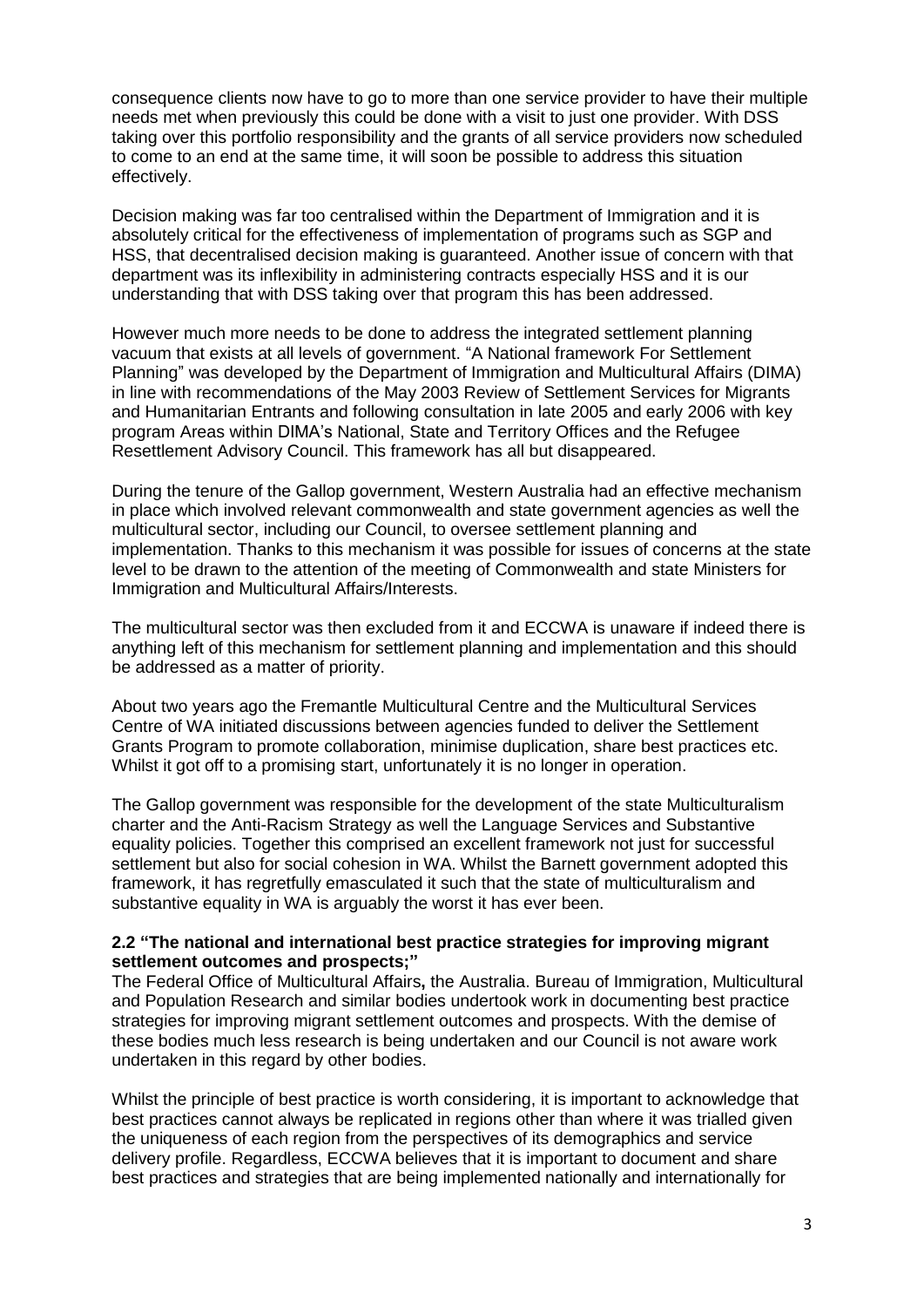improving migrant settlement outcomes and prospects and DSS should take the lead role to facilitate this.

One practice/strategy that needs to be considered urgently is the role of ethno-specific organisations in the settlement of migrants and refugees. Since the late 70s the Settlement Grants program in its many iterations has funded hundreds of ethno specific agencies to provide a range of settlement services for their members and many of them succeeded in effectively achieving their contractual outcomes.

It is ironic that it is visible minorities that have missed out on these opportunities and arguably it is they that require such support more than any other group. It is therefore critical that this issue be explored as a matter of urgency to ascertain how best they can be involved in the provision of settlement services, especially given the commonwealth emphasis on "consumer directed care" and concepts such as choice and control.

## **2.3 "The importance of English language ability on a migrant's, or prospective migrant's, settlement outcome;"**

Australia's non-discriminatory immigration entry policy has served it well for decades and should not be tampered with. Undue emphasis on English language ability prior to migration will undermine this policy. Most importantly, there is ample empirical evidence to demonstrate that waves of post war migrants with limited or no English proficiency on arrival have since contributed significantly to the social, economic and cultural development of Australia. These outcomes were achieved without them accessing the range of English language tuition (AMEP, SEE, WELL etc.) that are now available to new arrivals.

Whilst English language ability obviously has a favourable impact in facilitating settlement, undue emphasis should not be placed on it, for other factors are just as important/more important than it. This is epitomised by the fact, there are still many Australians who arrived since the 50s who have not acquired English proficiency but have had a successful working life or self-employment including small and medium size business enterprises in Australia. ECCWA therefore believes that the emphasis should be on providing a range of English tuition programs to facilitate the learning of English on arrival as opposed to screening out genuine people from entering the country.

Despite decades of having multiculturalism as a policy framework, sadly bilingualism let alone multilingualism have not flourished in Australia. The language assets that Australia has are largely those of immigrants and refugees who have migrated to Australia and their children and not what other Australian born have acquired. Undue emphasis on English proficiency prior to arrival puts at risk the growth of our rich community language assets and the economic benefits to the national economy resulting from it.

### **2.4 "Whether current migration processes adequately assess a prospective migrant's settlement prospects;"**

As mentioned previously, Australia's non-discriminatory immigration entry policy has served it well for decades and should not be tampered with. Our migration processes are very robust and in particular the health standards that are required to be met are extremely harsh and have remained that way, because the Immigration Legalisation and processes are exempt from the Disability discrimination Act. Given that Australia is a signatory to the Universal Declaration of Human Rights and the United Nations Convention on the Rights of Persons with Disabilities, it is time that it removed this exemption and processed the applications of prospective immigrants with disabilities without discriminating against them.

There are no magic formulae to assess a prospective migrant's settlement prospects and it is not possible to guarantee that that all migrants will settle successfully let alone permanently in Australia. Thousands of migrants choose to return to their home countries or move onto a third country, (even during boom periods) despite having migrated to Australia from "English speaking countries" and or from Anglo-Celtic societies.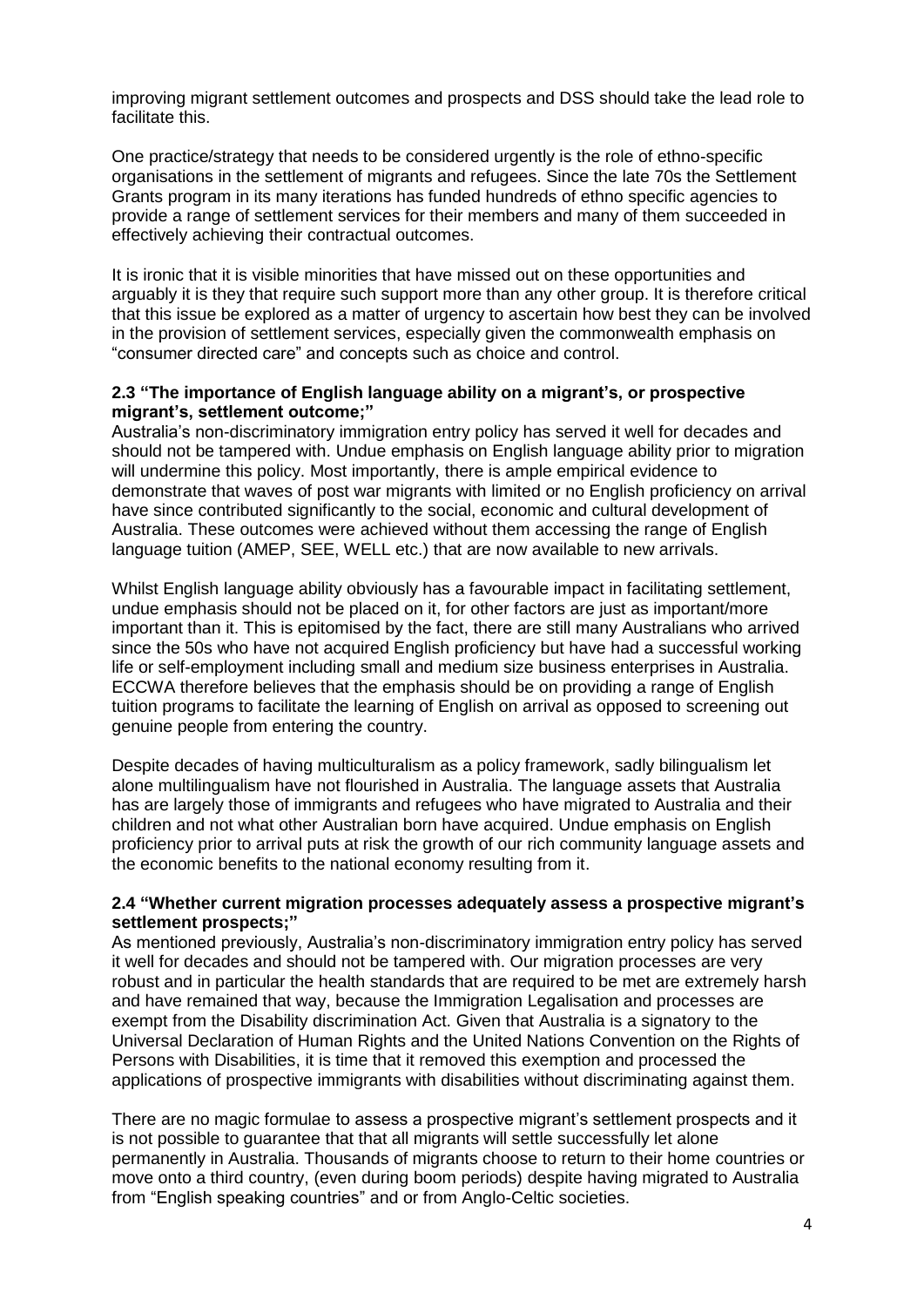There is ample empirical evidence from commonwealth government funded research studies that immigration (of both refugees and migrants) has made substantial positive contribution to our economy in terms of national income and growth, trade, employment etc. and that it without any contributions from other taxpayers is more than meeting the costs involved in administering the immigration and settlement programs and services. ECCWA therefore strongly recommends that no changes be made to tamper with existing processes other than ending the discrimination against prospective migrants with disabilities.

# **2.5 Other related matters**

**2.5.1** "**Adequacy of the Migration Act 1958 character test provisions as a means to address issues/ behaviour arising from social engagement of youth migrants, including involvement of youth migrants in anti-social behaviour such as gang activity"**

"Gang activity" is a law and order matter for states and territories and their respective criminal codes have adequate provisions to deal with it. ECCWA would argue that the current character test provisions are already unduly harsh and should be watered down to deal with individual situations much more compassionately. Before these provisions became law ECCWA argued strongly against them through written submissions and by appearing before the parliamentary committee.

The Character test provides for Ministerial cancellations of visas without the rules of natural justice applying and that is astounding in a civil democracy such as Australia, especially when the Minister is only expected to be "reasonably suspicious" that the person has been or is involved in conduct constituting one or more of the actions mentioned in the Act.

Denying a person natural justice on the basis of so called reasonable suspicion is deplorable for a country that believes in the Rule of Law and expects its migrants and refugees to abide by it. That alone justifies the redrafting of these provisions to make them fair, reasonable and responsive to circumstances that impact not just on the individual concerned but his/her family too.

# **2.5.2 Social Cohesion**

The onus of successful settlement cannot be placed entirely on migrants and refugees and it has to be shared by the host society as well. The latter has not been addressed adequately let alone effectively at local, state and commonwealth government levels.

Whilst a lack of government funded programs and the very limited amount of corporate social responsibility dollars being assigned to this area is of major concern, much more troubling is the Dog whistling that politicians, including Ministers and Prime Minsters) have engaged in labelling/castigating certain ethnic and religious groups.

The current Minister for Immigration and the Commonwealth Attorney General are cases in point, the latter for his remarkable view that "Australians have the right to be bigots" to justify changes to Section 18 C of the Racial Discrimination Act.

ECCWA wishes to draw the Inquiry's attention to MercyCare's choice of Munjed Al Muderis to deliver the 2016 MercyCare Oration. In its media release to mark the occasion, ECCWA acknowledged, "MercyCare's passionate advocacy for the rights and wellbeing of people seeking asylum, is extremely praiseworthy. The choice of Munjed exemplifies this advocacy and passion for it is through examples like him, we can bring about factual and less emotive public discussions about the global refugee crisis and how Australia can respond". Such events need to be replicated across Australia and commonwealth and state governments should contribute towards it.

Two other issues from settlement and social cohesion perspectives that are of concern are the celebration of "Harmony Day" and Institutional Racism. The latter is alive and well in Western Australia and ironically the state government itself is leading by example! It was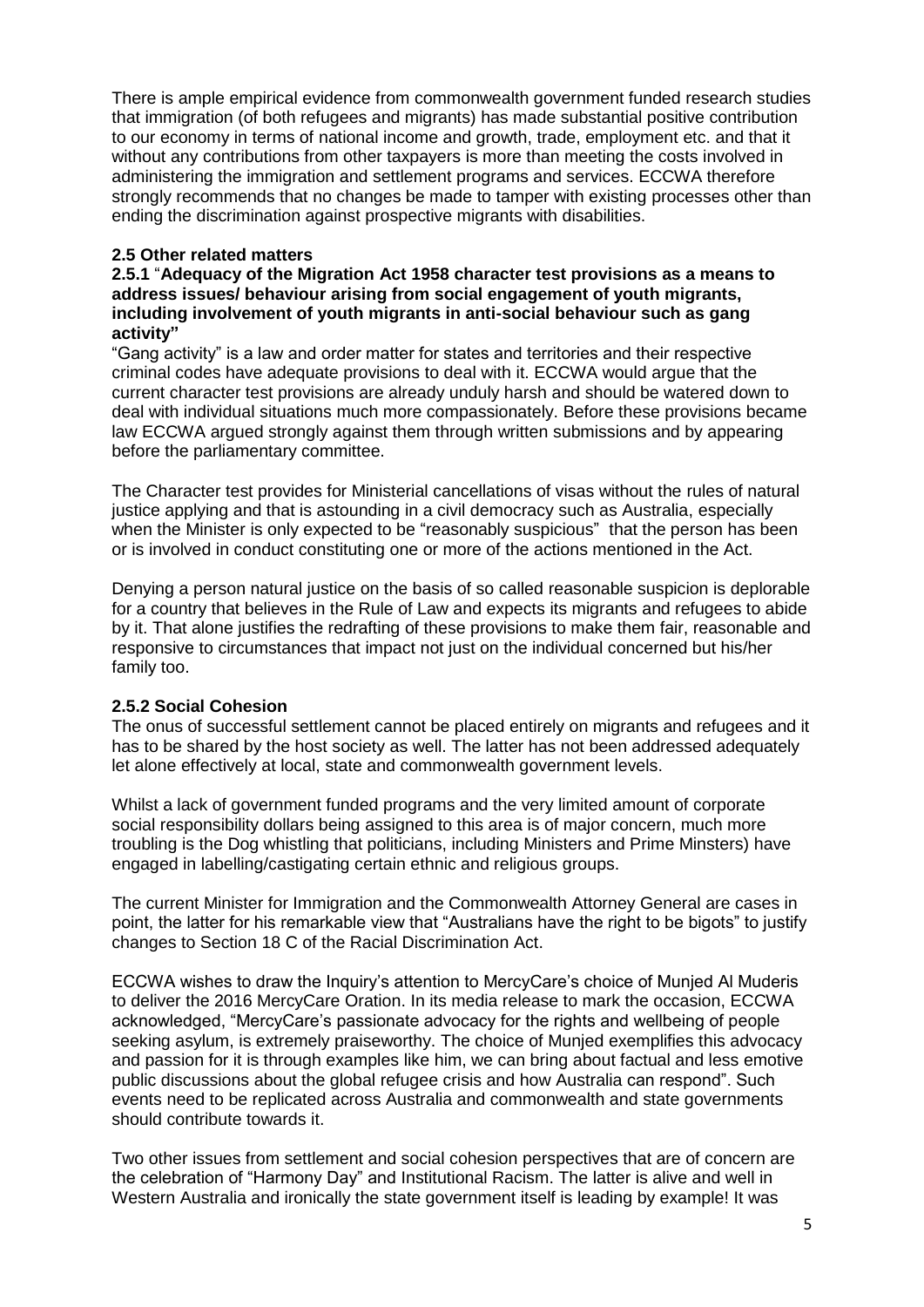responsible for ceasing the annual funding that ALP and Coalition governments had provided the Ethnic Communities Council of Western Australia for decades and its disgraceful actions are outlined in the Attachment "ECCWA funding restoration". Another of its unwise actions is the dismantling of the Substantive Equality unit within the WA Equality Opportunity Commission.

ECCWA believes that the Commonwealth should take over the responsibility for substantive equality and replace its Access and Equity Plans with Substantive Equality Plans and enter into agreements with state and territory governments to ensure that all government agencies report how they have fulfilled their Substantive Equality obligations.

As for "Harmony Day", it originated in Western Australia when the Hon. Mike Board was the Minister for Citizenship and Multicultural Interests. The Minister was well intentioned and clearly committed to promoting a just and harmonious society but the choice of 21<sup>st</sup> March to celebrate as "Harmony Day" was unfortunate because it happens to be "the International Day for the Elimination of Racial Discrimination" when the United Nation urges member states to renew their commitment to building a world of justice, equality and dignity, where racial discrimination has no place. That day was also chosen to remind humanity about the atrocities of the Sharpeville Massacre. ECCWA lobbied the Gallop Government to swap Harmony Day for Harmony Week, and 21<sup>st</sup> March which falls in that week is devoted to an event/dialogue on matters of racial justice, equality and dignity. Sadly the Commonwealth continues to promote and celebrate Harmony Day on 21st March each year and ECCWA urges it to follow the Western Australian example and swap it for Harmony Week.

# **2.5. 3 Systemic Advocacy**

Systemic Advocacy has a crucial role to play in articulating the impediments to effective settlements and advocating cost effective solutions. To be undertaken "independent" and so perceived, this role cannot be assigned to service providers or an agency that represents just service providers. From this perspective, the organisations that can fulfil this role and responsibilities are FECCA, MYAN and NEDA and their constituent member organisations. Commonwealth, state and territory governments should fund these organisations to undertake systemic advocacy relating to settlement services.

# **2.5.4 Family Migration**

Historically, family migration has played a crucial part in the effective settlement of migrants and refugees. However, in recent times access to family migration has been increasingly restrictive and it is critical that this be reviewed as a matter of urgency and changes made to alleviate the situation. It is also important that agencies like the Humanitarian Group be funded to assist migrants and refugees to complete the applications and to provide other assistance for this purpose.

# **2.5.5 Citizenship**

Anecdotal evidence suggest that many permanent residents are not seeking citizenship despite having completed the four year residency period reportedly because of the rigorous nature of the assessment of applications. Citizenship is the arguably the ultimate indicator of "satisfactory completion of settlement" and it is therefore crucial that this matter be investigated and action taken to allay concerns to ensure that those residentially eligible for citizenship do not delay taking it up.

# **3 Recommendations:**

ECCWA urges the Inquiry Committee to consider the following recommendations: **3.1** Pause the HSP Tender process until this parliamentary inquiry is completed

**3.2** Extend the current HSP and CCM contracts with service providers till the Inquiry findings are able to inform the HSP tender.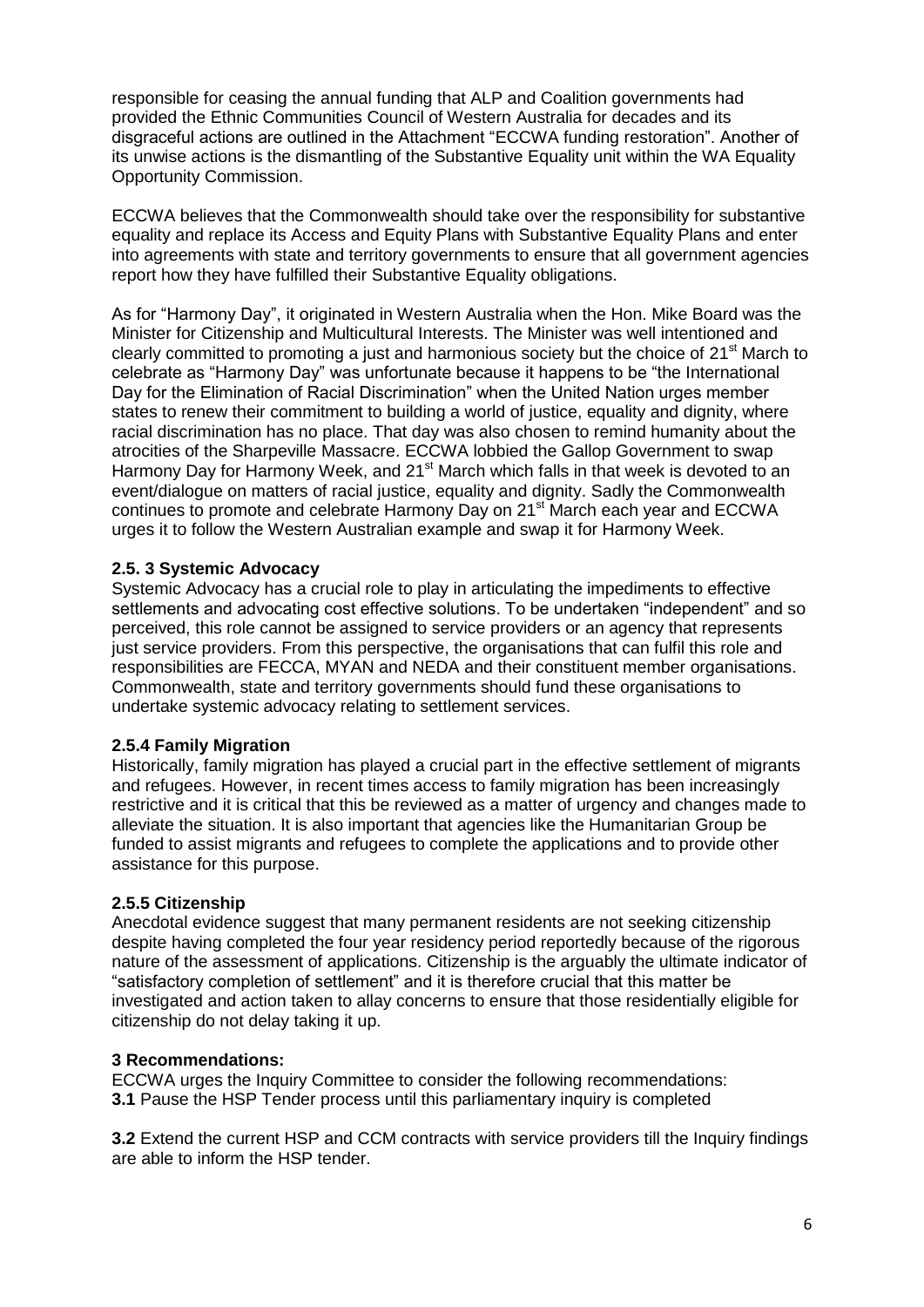**3.3** Use the Job Active Tender procurement and fee structure model with the commonwealth determining the fees for the provision of various components of the HSP and then choosing the agencies that demonstrate their ability to achieve the program outcomes.

**3.4** Extend the 5 year cut off period of Settlement services to enable those who are not proficient in English to access them or create a new program perhaps jointly funded by the state and commonwealth to address their unmet needs.

**3.5** With all SGP program grants now scheduled to come to an end at the same time, DSS should ensure that all service providers are given equal opportunities to provide services in locations they are well equipped to do so to enable clients with multiple needs met to have them met without having to go to more than one service provider.

**3.6** Re-establish Settlement planning structures in all states and territories and ensure that they includes service providers.

**3.7** Explore as a matter of urgency how best ethno specific agencies can be involved in the provision of settlement services, especially given the commonwealth emphasis on "consumer directed care" and concepts such as choice and control.

**3.8** Remove the exemption from the Disability Discrimination Act that the Immigration Act currently enjoys in order to end the discrimination against prospective migrants with disabilities or with family members who have disabilities.

**3.9** Redraft the provisions of the Character Test to make them reasonable and responsive to circumstances that impact not just on the individual concerned, but their family too and to ensure that they comply with natural justice and procedural fairness.

**3.10** Ensure the retention of Section 18 C of the Racial Discrimination Act in its current form.

**3.11** Replace the Commonwealth's Access and Equity Plans with Substantive Equality Plans and urge it to enter into agreements with state and territory governments to ensure that all government agencies report how they have fulfilled their Substantive Equality obligations.

**3.12** Cease the celebration of Harmony Day on 21<sup>st</sup> March and swap it for Harmony Week.

**3.13** Extend the Commonwealth's Community Proposal Pilot program to all states and territories.

**3.14** Seek to eliminate institutional racism particularly those practices by commonwealth, state and local government agencies.

**3.15** Torture and Trauma Services should be included in the HSP suite of services and this should be reflected in the tender for the same. The woeful inadequacy of clinical multicultural mental health services within the public health and community sectors should be addressed as a matter of urgency.

**3.16** Migrants and refuges who have been in Australia for up to five years should be given cost free access to the Commonwealth's TIS services to avail of Allied health services. CaLD NDIS consumers should have no cost free access to cost free professional interpreting services so that service delivery principles such as reasonable and necessary, choice and control and consumer directed care are meaningful to them. Urgent action is required to ensure that the payment and conditions of interpreters reflect more accurately the complexity of the work that they undertake as well as the sessional nature of their work.

**3.17** Commonwealth, state and territory governments should fund FECCA, MYAN and NEDA and their state and territory based members to undertake systemic advocacy relating to settlement services.